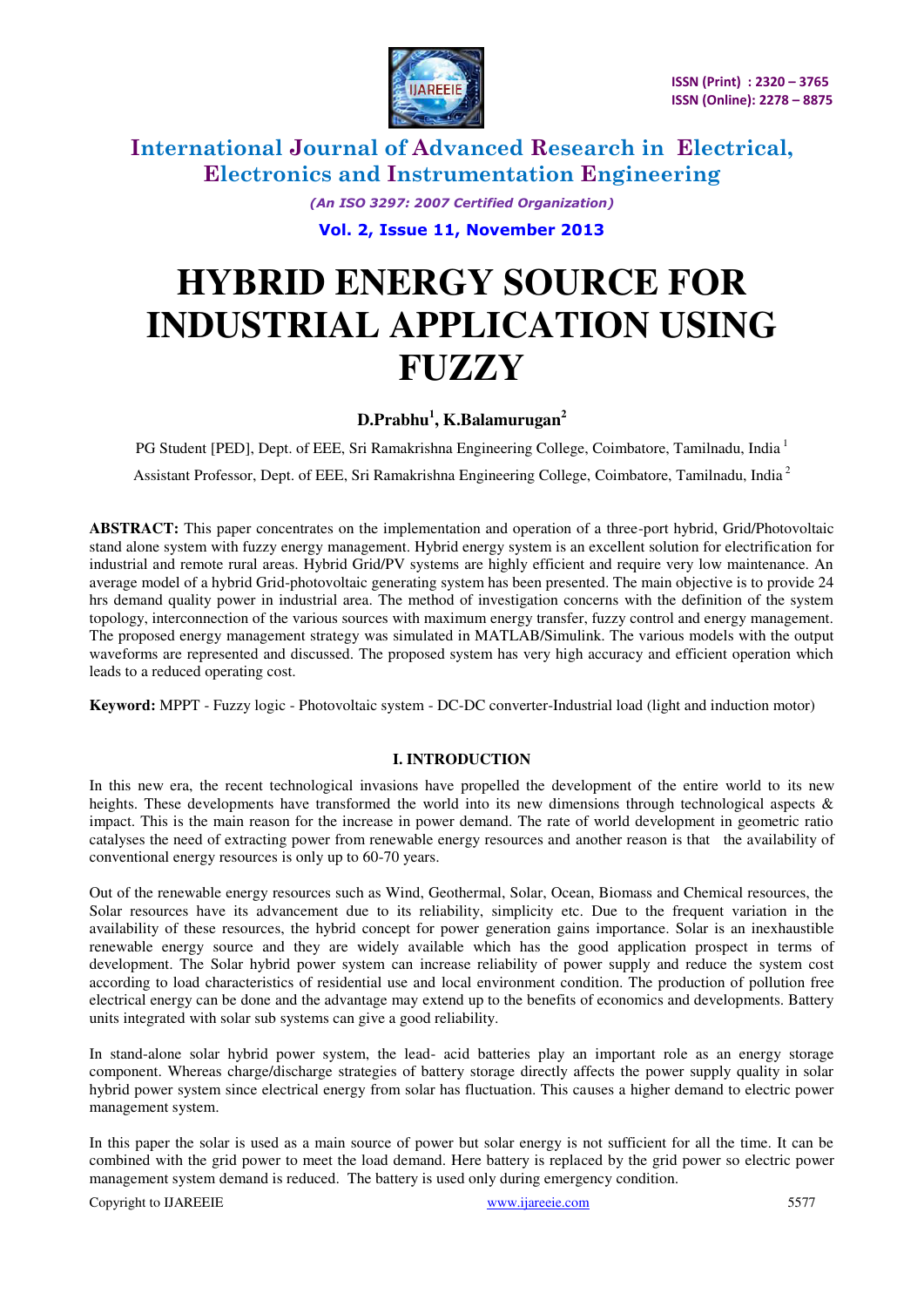

*(An ISO 3297: 2007 Certified Organization)* 

#### **Vol. 2, Issue 11, November 2013**

#### **II. PROPOSED SYSTEM OVERVIEW**

Figure 1 shows the block diagram of the three port energy source for industrial application.

- PV cell with MPPT
- Battery



Fig.1 Block diagram of Hybrid Energy Source for Industrial Application.

#### *A. Photovoltaic Cell Modelling*

PV technology classified in to silicon crystalline technology and thin film technology. In this proposed method silicon crystalline is used. In this model 24v is obtained by connecting 40 cells each having 0.6v connected in series.



Fig.2 PV Equivalent Circuit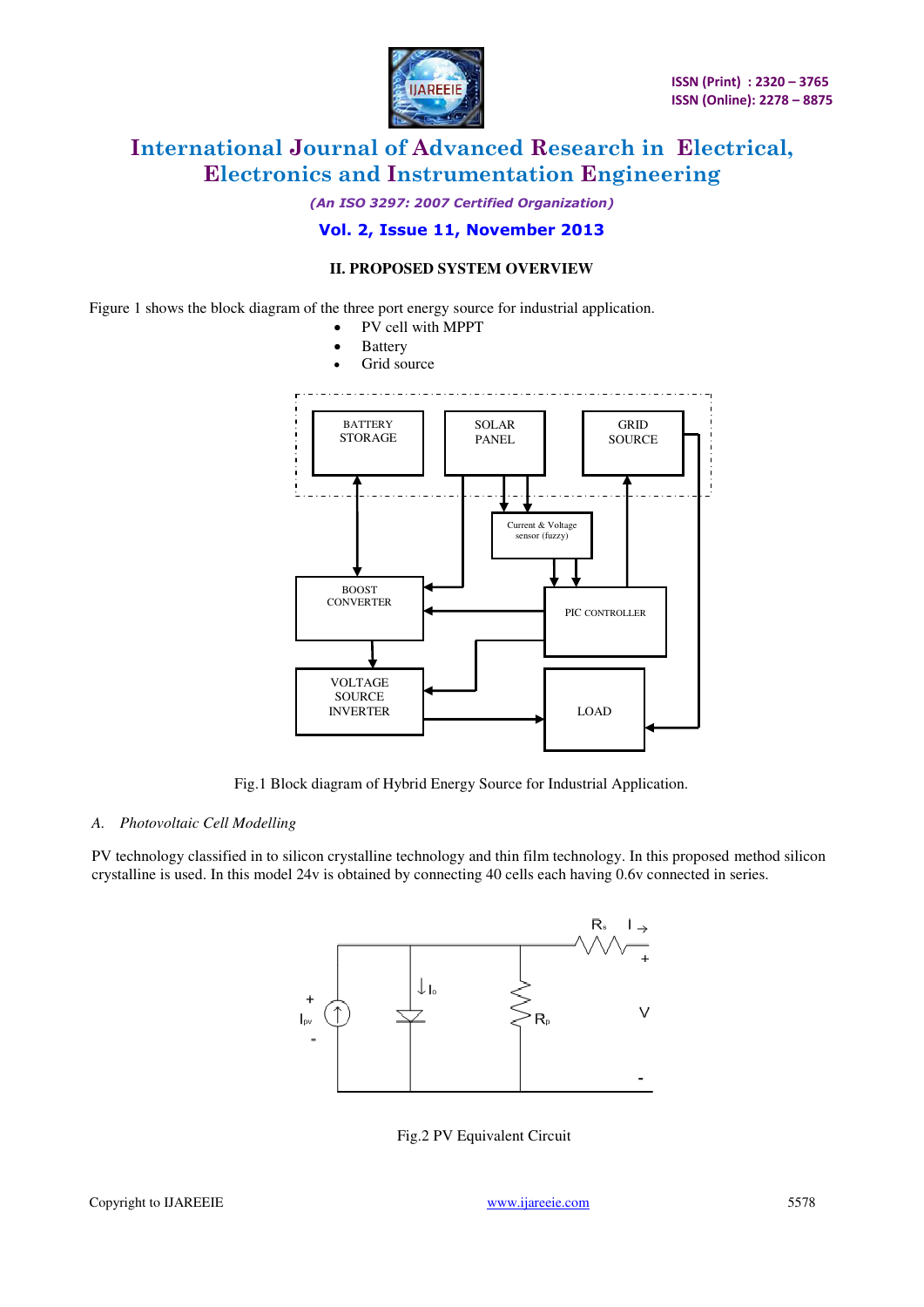

*(An ISO 3297: 2007 Certified Organization)* 

#### **Vol. 2, Issue 11, November 2013**

The PV array is constructed by many series or parallel connections of solar cells. Each solar cell is formed by a PN junction semiconductor, which can produce currents by photovoltaic effects. The equivalent circuit of PV is shown in the figure (2).The current and voltage characteristics of solar cell are given by equations (1) and (2).

$$
I = I_{ph} - I_D \tag{1}
$$

$$
I = Isc-Io\{exp[(q(V+RsI))/nkTk]-1\}((V+RsI)/Rsh)
$$
\n(2)



Fig. 3 Simulink model of a PV cell with boost converter

#### *B. Battery Source*

In renewable energy sources like solar, fuel cell etc are not stable output, it is not used directly so the battery storage has been preferred. But in this paper only battery is used in emergency condition so that it reduces the initial cost. In the charged state, each cell contains negative plates of elemental lead and positive plates of [lead oxide.](http://en.wikipedia.org/wiki/Lead%28IV%29_oxide) The charging process is driven by the forcible removal of electrons from the positive plate and the forcible introduction of them to the negative plate by the charging source. Discharged state both the positive and negative plates become [lead sulfate](http://en.wikipedia.org/wiki/Lead%28II%29_sulfate)  and the [electrolyte](http://en.wikipedia.org/wiki/Electrolyte) looses much of its dissolved [sulfuric acid](http://en.wikipedia.org/wiki/Sulfuric_acid) and becomes primarily water. The discharge process is impelled by the conduction of electrons from the negative plate back to the cell at the positive plate in the external circuit

#### *C. Grid Source*

An electrical grid is an interconnected network for delivering [electricity](http://en.wikipedia.org/wiki/Electricity) from suppliers to consumers. It consist group of generating stations that produce electrical power, high-voltage transmission feeders that carry power from distant sources to demand centers and distribution lines that connect individual customers. In grid system power demand increased day by day. So the renewable source is used by the individual customer. If renewable energy is not sufficient the grid source is used.

#### *D. Boost Converter*

A boost converter (step-up converter) is a DC-to-DC power converter with an output voltage greater than its input voltage. It is a type of switched-mode power supply (SMPS) containing at least two semiconductor switches (a diode and a transistor) and at least one energy storage elements are capacitor, inductor and combination of both. Filters made of capacitors (sometimes in combination with inductors) are normally added to the output of the converter to reduce output voltage ripple. Here the output voltage of PV is increased by using boost converter.

#### Copyright to IJAREEIE www.ijareeie.com 5579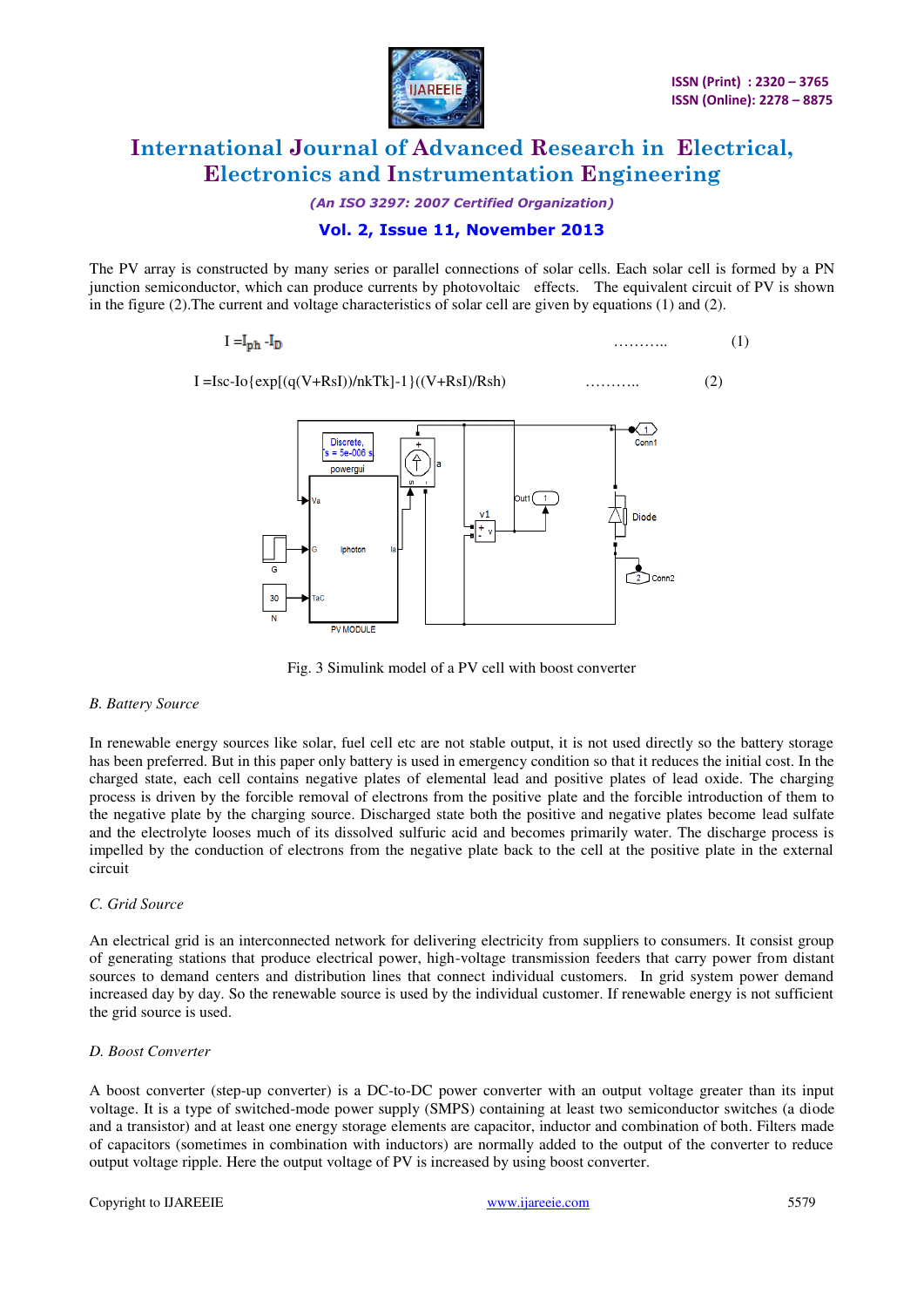

*(An ISO 3297: 2007 Certified Organization)*  **Vol. 2, Issue 11, November 2013** 



Fig.6 Simulation of DC/DC Boost converter

#### *E. Fuzzy Logic Control*

This paper proposes an intelligent control method for the maximum power point tracking (MPPT) for photovoltaic. This method uses a fuzzy logic controller applied to a boost converter control. This controller exhibits a better behaviour. The figure 4 show that the fuzzy logic controller for MPPT.

 A fuzzy algorithm consists of situation and action pairs. Conditional rules expressed in AND and OR statements are generally used. In fuzzy if the output is lower than the requirement and the output is dropping moderately then the input to the system shall be increased greatly. The conversion of rule can make into more generally statement for application to fuzzy algorithms. Here fuzzy is used generate duty cycle for the operation of boost converter. The duty cycle is produced based on PV output voltage and current. In addition, it is necessary to quantize the qualitative statements and the following linguistic sets are assigned: 1. Positive minimum (Pim) 2.Positive maximum (Pm) 3. Negative minimum (Nmi) 4. Negative maximum (Nm).



Fig.4 Block diagram of Fuzzy logic for MPPT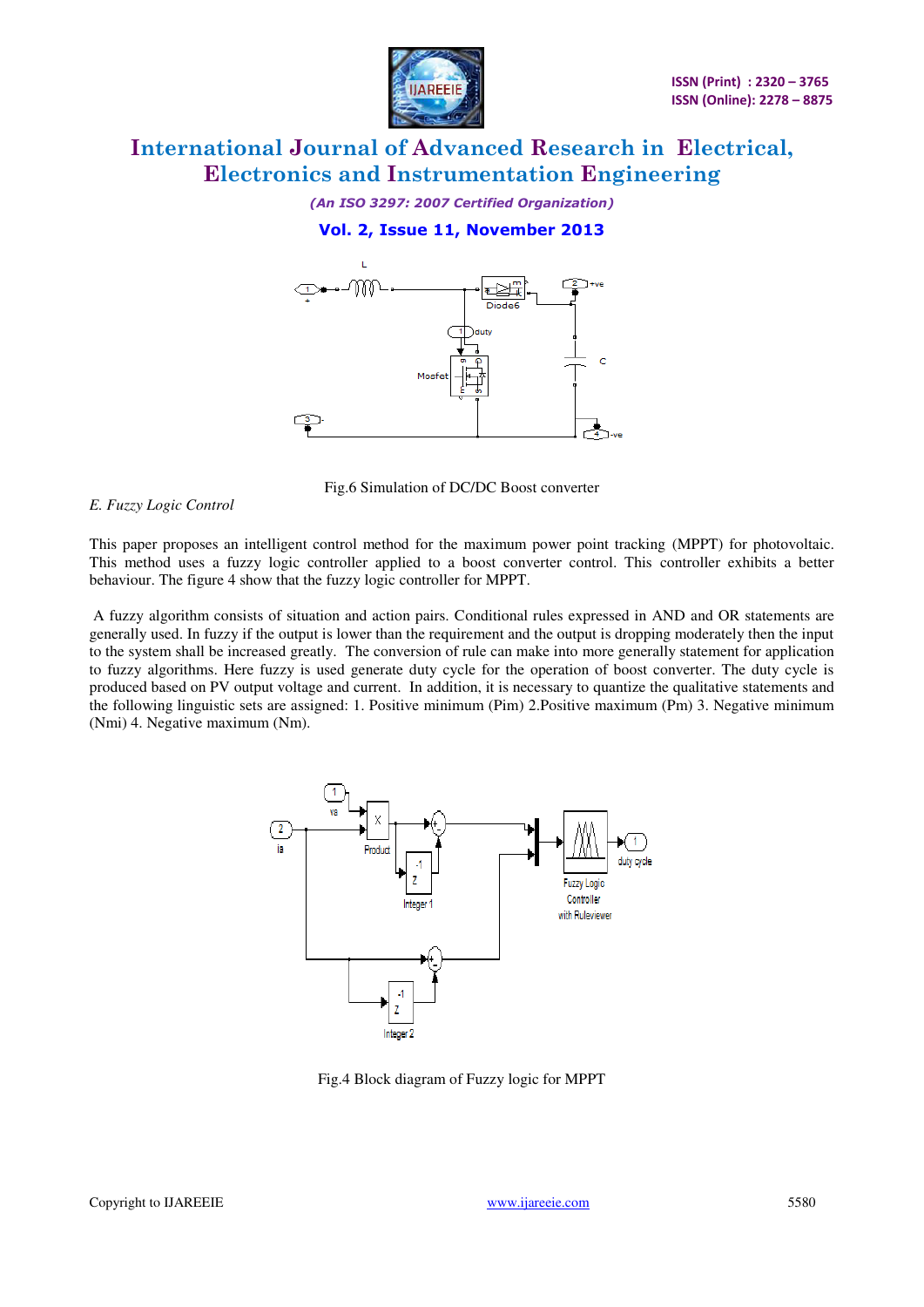

*(An ISO 3297: 2007 Certified Organization)*  **Vol. 2, Issue 11, November 2013** 



Fig. 5 Membership functions for (a) duty cycle (b) Change of voltage (c) Change of current

#### *F. Load Parameter*

In this paper light and motor loads used. An electric light is a device that produces light by the flow of electric current. In most of the industries above 10% of electrical energy is utilized for lighting, here the demand is compensated by solar energy.

#### Copyright to IJAREEIE www.ijareeie.com 5581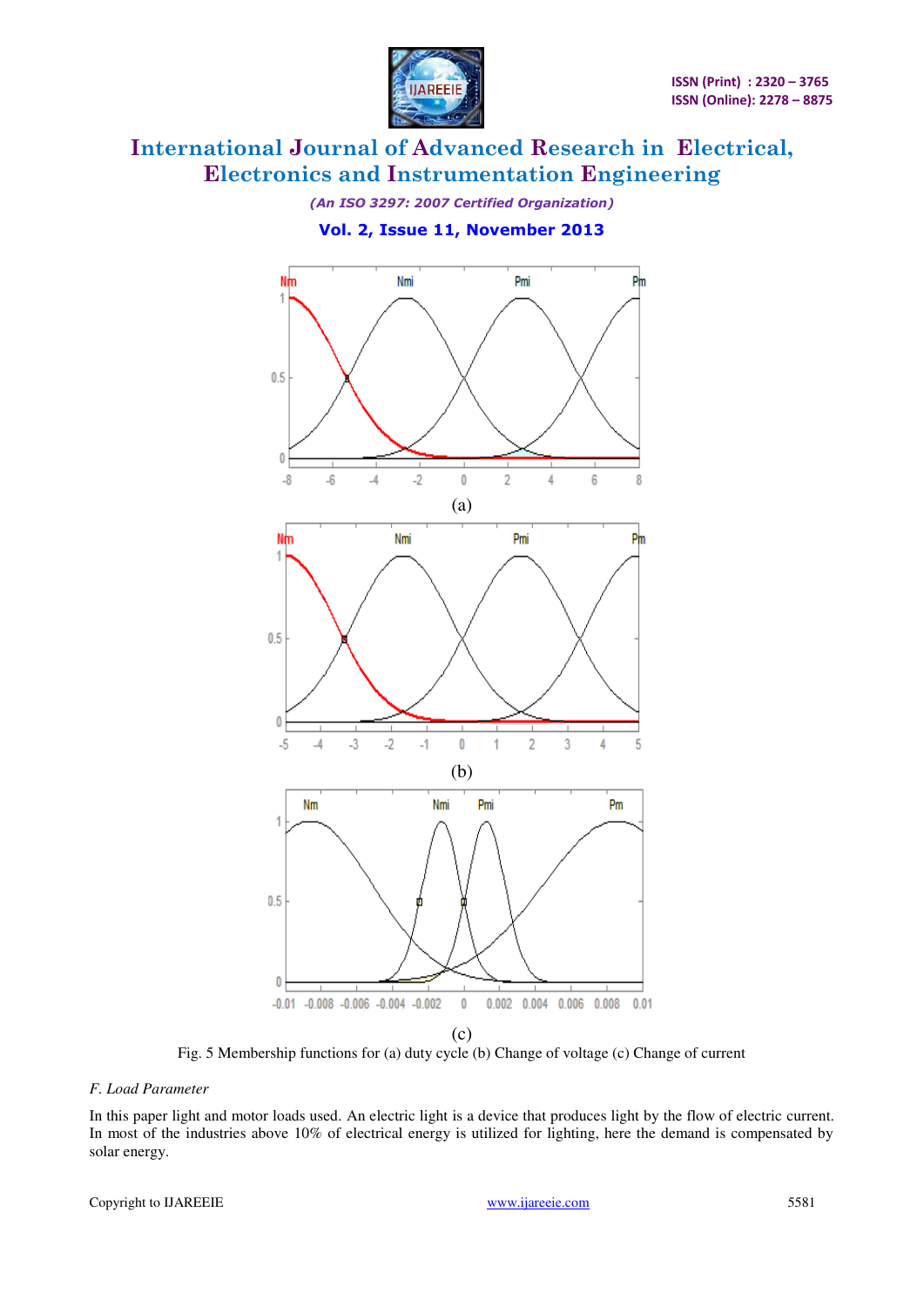

*(An ISO 3297: 2007 Certified Organization)* 

**Vol. 2, Issue 11, November 2013** 



Fig .7 Simulation of Light Load.

In recent trends industry are used motor drives to meet their production. The efficiency of motor is 70-80% therefore motors are consumed more amount of electrical energy. This will increase the power demand. In this method solar energy is used to eliminate the power demand. Induction motor are widely used in industry because it does not require mechanical commutation,



Fig .8 Simulation of Motor Load.

self-excitation for all or part of the energy transferred from stator to rotor, as in universal and large synchronous motors. The applications are diverse as industrial fans, blowers and pumps, machine tools and household appliances.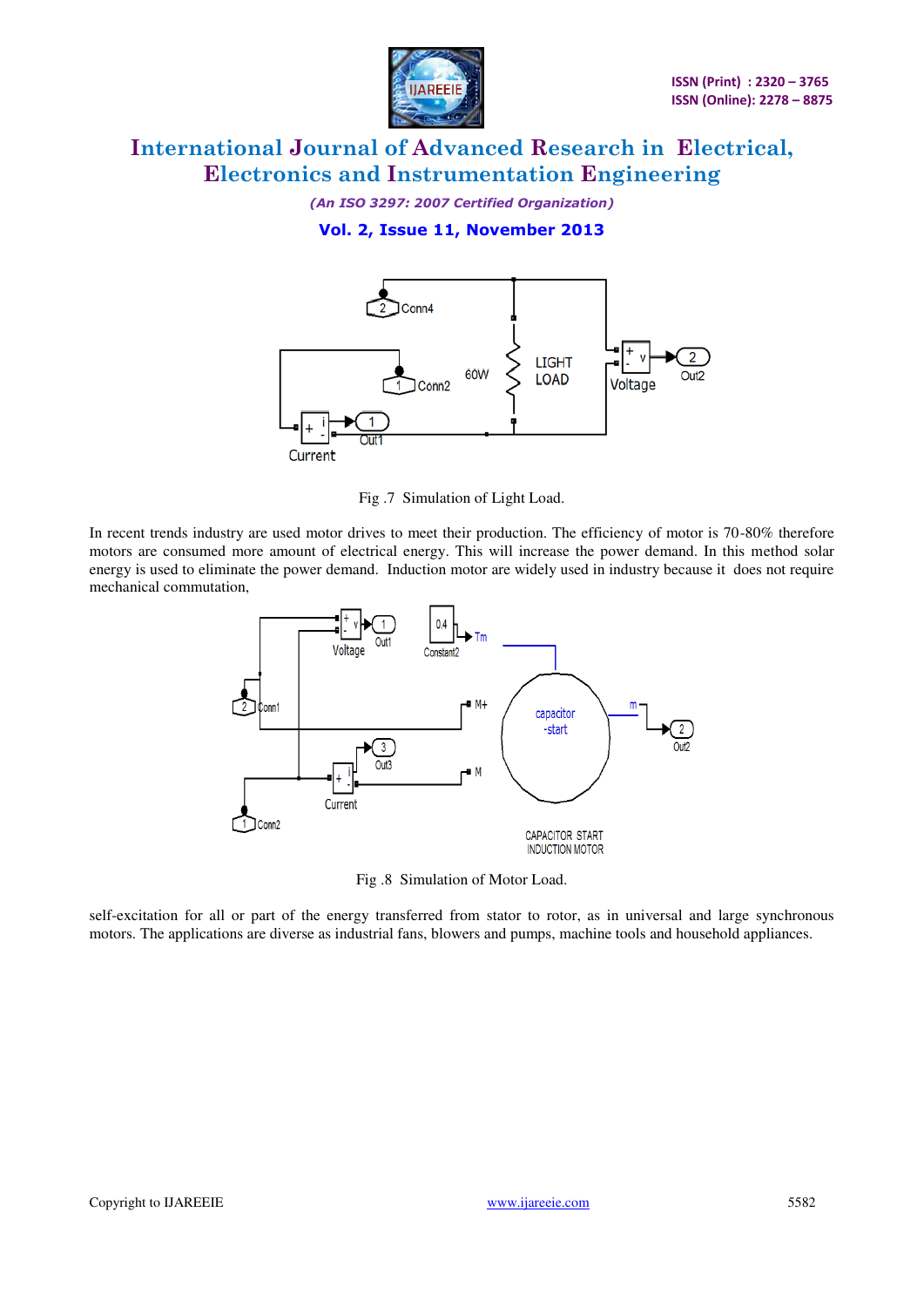

*(An ISO 3297: 2007 Certified Organization)* 

#### **Vol. 2, Issue 11, November 2013**

#### **III. SIMULATION CIRCUIT FOR ENTIRE SYSTEM**



Fig .9 Simulink Model of the Entire System

#### IV. SIMULATION RESULT





Fig.10 Output Voltage of a PV Fig.11 Output Voltage of a boost converter